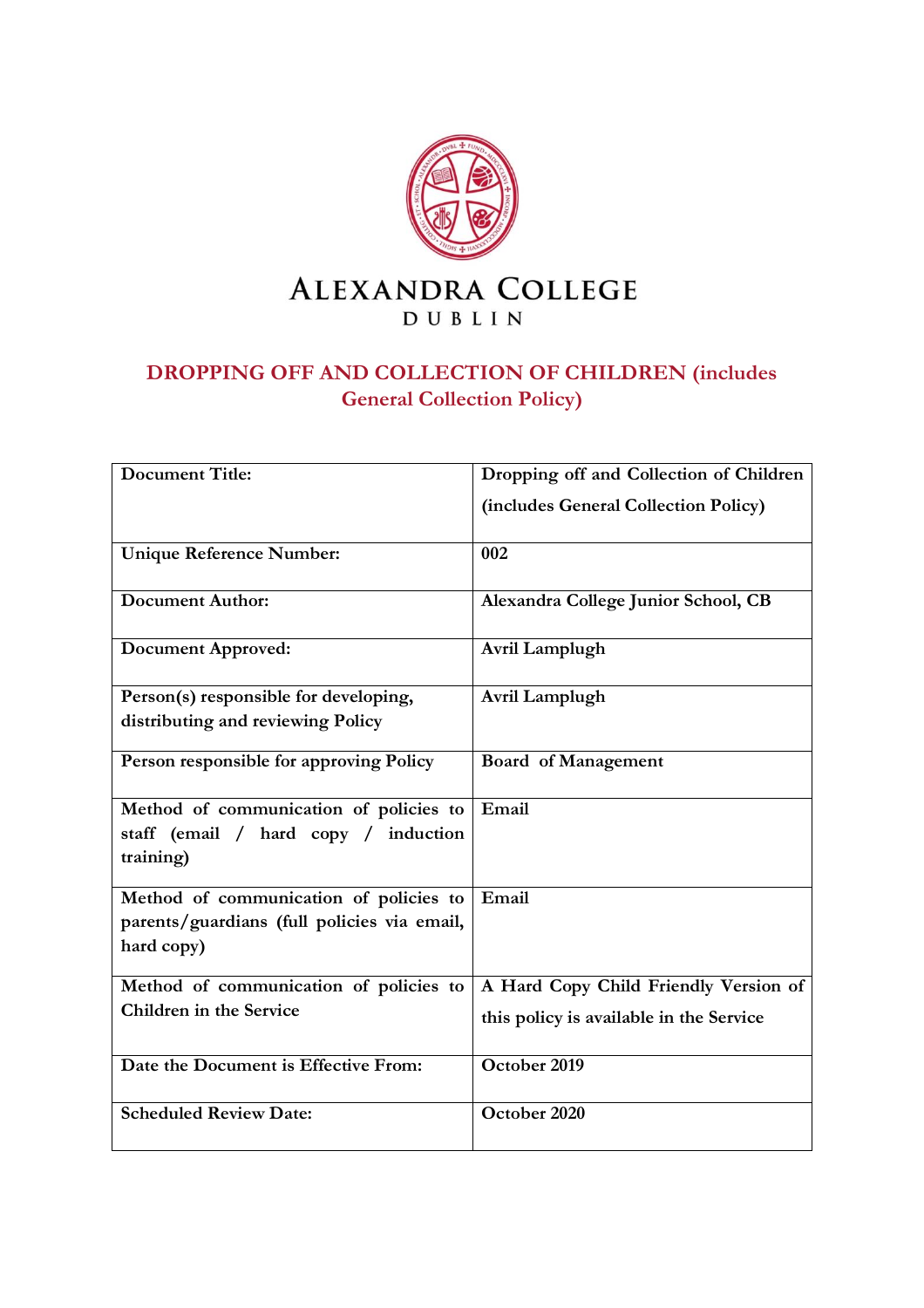| <b>Number of Pages:</b> | $\sqrt{2}$<br>ı∠ |
|-------------------------|------------------|
|                         |                  |

**This policy is developed in accordance with the Child Care Act 1991 [Early Years Services] [Registration of School Age Services] Regulations 2018.**

**This policy is available and communicated to parents, guardians, staff and relevant stakeholders.**

**It is also available in child friendly format to school age children in the Service Relevant staff know the requirements and have a clear understanding of their roles and responsibilities in relation to this policy. Relevant staff have received training on this policy.** 

# **Statement of Intent:**

The well-being, safety and security of all the children in the setting is our main concern. The following procedure has been drawn up to ensure that this is maintained at all times, that an accurate record is kept of all children in the Service including absences, arrival and departure and that all children leave the premises with either their main carers or the adults who are authorised to do so.

Before any child starts the Service the parent/carer is required to provide the names and contact details of all people authorised to collect their child on their registration form. ds may be named on the registration form and will be permitted to collect the child.

If the named person/s cannot collect the child they are responsible for, the parent /carer must inform staff of the person, over 16 years of age, who will be collecting the child and give consent by phone where possible, with a clear description and contact details including address and telephone number of the responsible person.

If possible, we would like to meet the person collecting in advance, enabling the staff to feel confident about the child leaving safely and happily.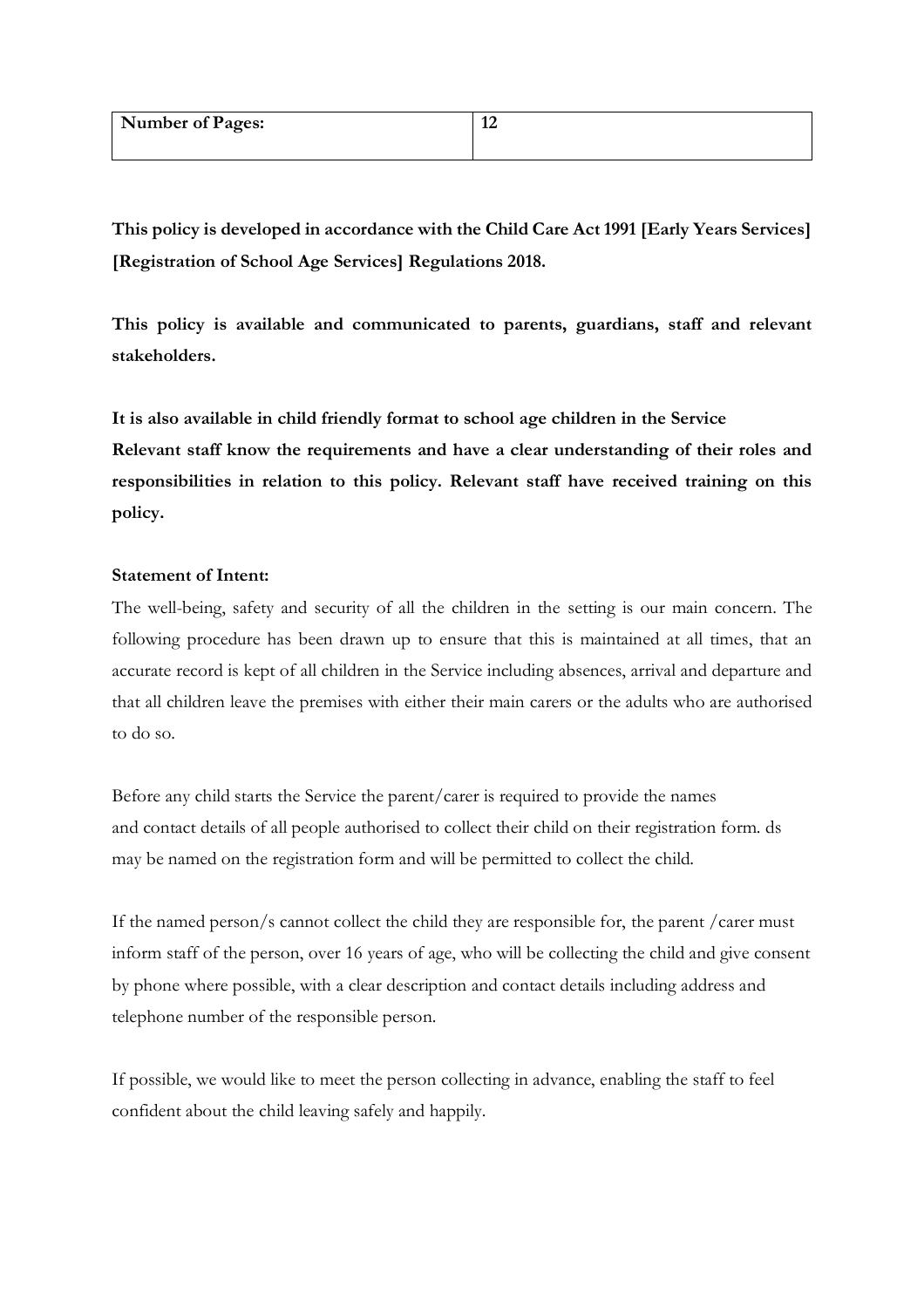On no account will a child be allowed to leave the premises with an unauthorised person. Any deviation made by any staff member will be considered as gross misconduct and will be dealt with appropriately.

**All children arriving at or being collected from the Service must be signed in and out by either a member of staff or a parent/guardian or their nominated person. Please see our policy on Checking in and Out and Record of Attendance.**

# **Note:**

All children are supervised during collection times, and when entering and leaving the service.

# **Transport arranged by parents/guardians:**

Where parents/guardians make their own independent arrangements for their children to be collected from school by car or bus and brought to the service, the safety of the child is a matter for the parents/guardians. The Service is not liable for any loss, damage claims or demands as a result of children travelling in transport so organised.

# **Collection of Children by Parents/Guardians or Nominated Persons from the Service:**

- For their own safety it is the policy of the service that no children will be permitted, under any circumstances, to leave the Service unaccompanied, unless special permission has been sought and given.
- Children must be collected by a parent/guardian or their nominated person.
- Parents/guardian or their nominated person are responsible for their children during collection at the service and must accompany the child off service premises.
- Parents/guardians or their nominated person gain access to the service by using the keypad**.**
- A member of staff, a parent or guardian or their nominated person will sign out each child on collection.
- Parents/guardians must collect their child by the agreed collection time. Parents/guardians will be asked to give the names of at least two other people who are authorised to collect the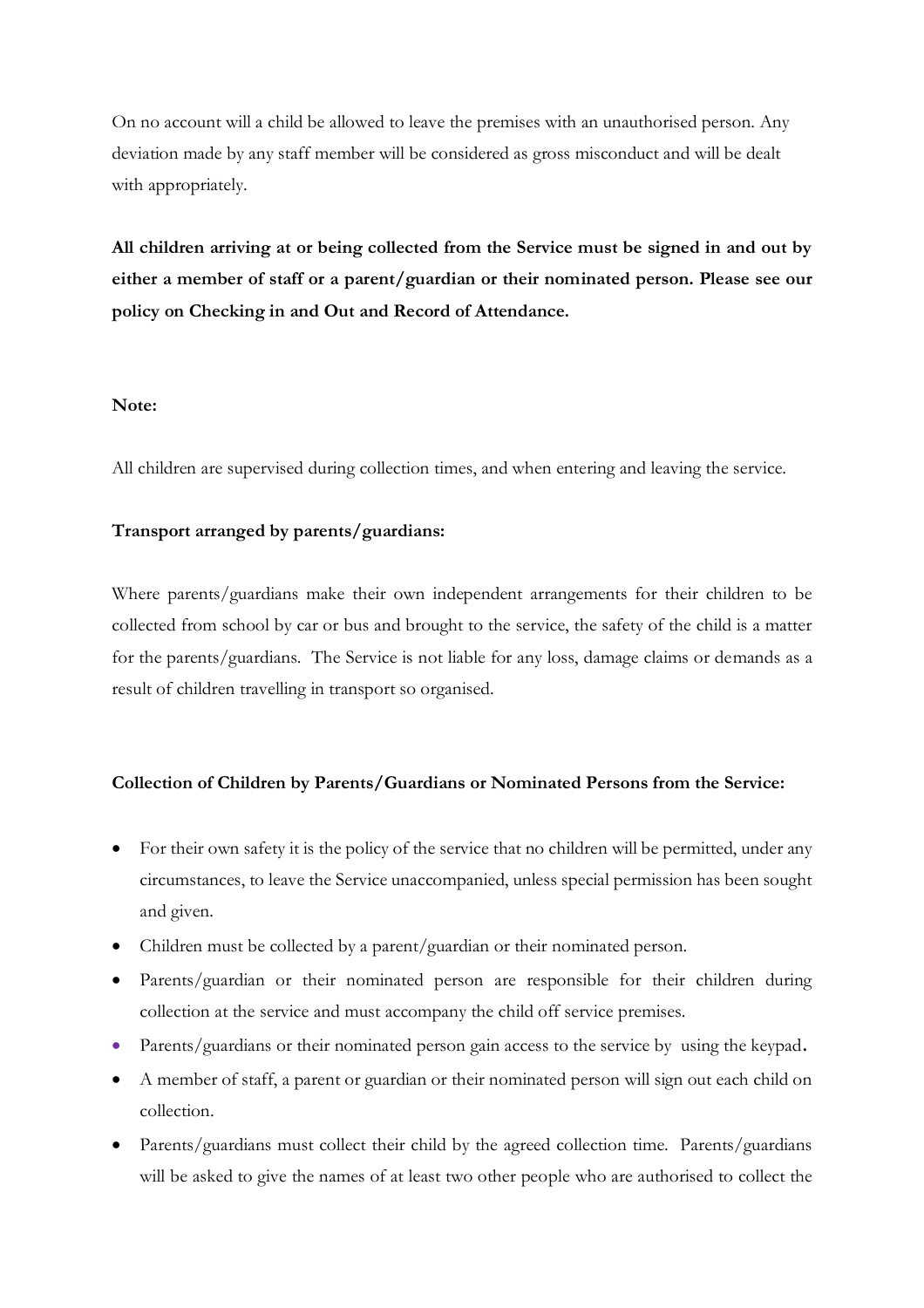child. If the parent is late arriving to collect the child, the person in charge will endeavour to contact the parent. In the event of being unable to contact the parent, the person in charge will contact the other named persons to collect the child.

- Children will not be released into the care of a person under the age of 16 years or to a person who appears to be incapable of caring for the child. Should this situation arise the staff will contact an authorised collector. If no one is available to collect the child, then the person in charge should contact the TUSLA social work child protection team. Services are required to get proof of age for persons over 16.
- Nominated persons who are unknown to the service will be required to produce either a driving licence, passport or other photographic identification which states the person's date of birth so that the service can ensure that person is over 16 years of age.
- In the event of a parent collecting another child a prior arrangement must be made.

## **Children of school-going age arriving at or leaving the service unaccompanied:**

It is the policy of the service that no minor child may arrive at or leave the service unaccompanied. Where a parent/guardian requires that their minor child(ren) may arrive at or leave the service premises unaccompanied the service requires that such parent or guardian:

**Note:** Where a parent so instructs the service, a parent does so at their own risk and the risk of the child. The Service has no responsibility for and owes no duty of care to such child, parents/guardians before the child's arrival at the service premises and immediately the child has exited the Service's premises.

Such instruction will only be accepted by the Service from the parent or guardian of a child(ren) and not from a nominated person.

Please see Appendix A Parental Authority form for a child to arrive at or leave the service unaccompanied.

#### **Attempted collection by a person who is not on the child's records:**

Children should be collected only by the adult/s named on the 'Collection Authorisation'.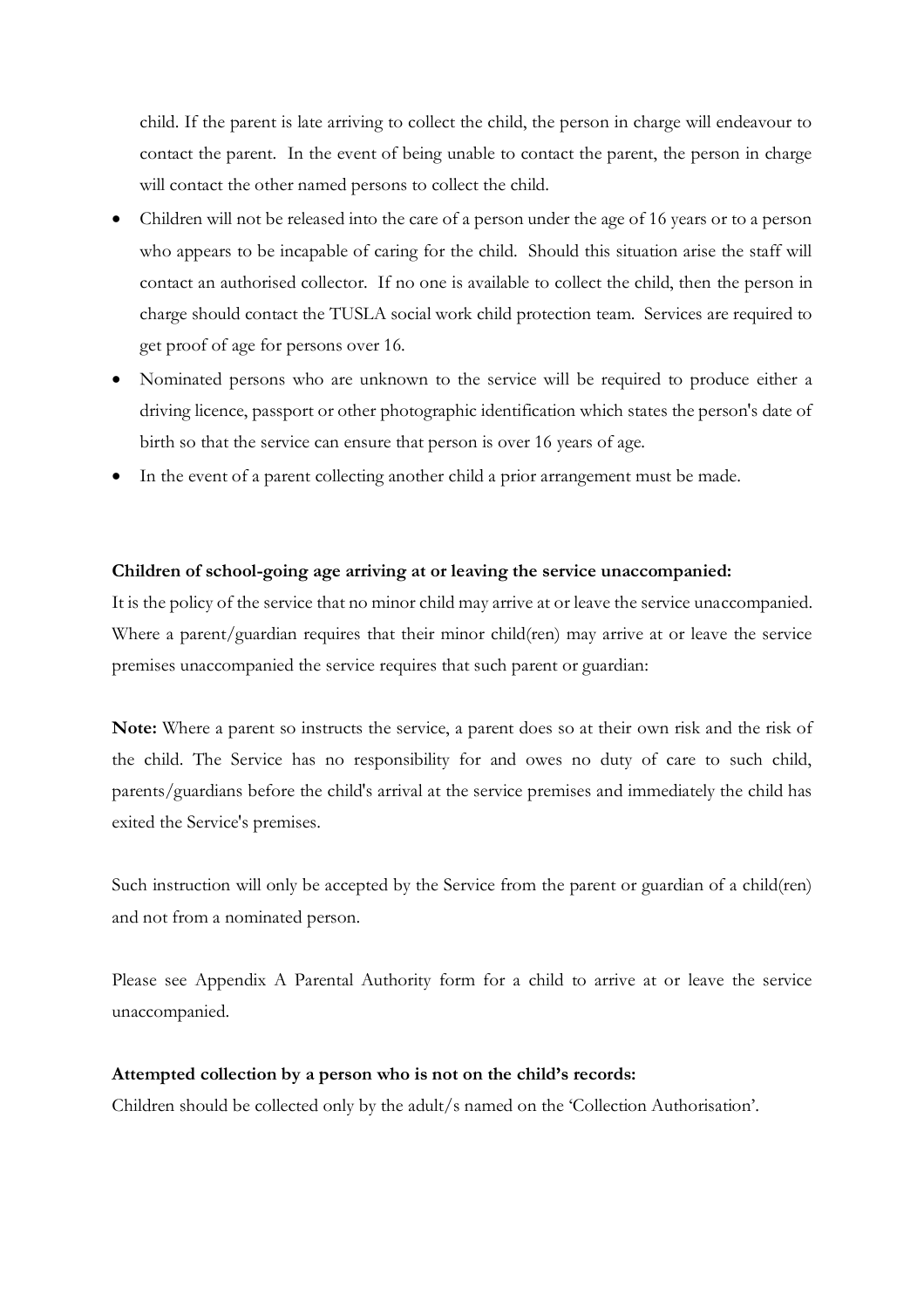If the parent has not been personally contacted to authorise the collection of their child, the child **will not** be permitted to leave the premises until an authorised collector, as recorded in the child's records is available.

#### **Late Collection of Children:**

We understand that sometimes a parent is unavoidably delayed when coming to collect their child. We will ensure that the child receives a high standard of care in order to cause as little distress as possible. Parents/guardians in this situation must contact the Manager to say that they will be late and arrange with staff what to do. Children are only released from the service to individuals named by the parent.

We reserve the right to charge a late collection fee for persistent lateness in collection of children. Our fee is  $€7.50$  per hour.

#### **Early Collection of Children:**

We ask that parents/guardians to let us know if they or their nominated person will be picking up their child early so that we can have the child ready and minimise disrupting the rest of the group.

#### **Where a child is not collected:**

In the event that child is not collected from the service after the expiration of 10 minutes after the appointed time, the Management will contact the parents/guardians by telephone to ascertain when they will be arriving at the Service to pick up their child. Management will then make arrangements with the parent in relation to collection. Please note that a late collection fee of €7.50 per hour applies.

In the event that Management is unable to contact the parents/guardians by telephone, a text message will be sent to the parent or guardian. If no response is received to this text message within 5 (five) minutes Management will contact the parent/guardian's emergency collection person identified to the Service to make arrangements for the emergency person to collect the child from the Service.

Where Management are unable to make contact with parents/guardians or the specified emergency person after the expiration of two hours after the appointed collection time, if there is no contact from parents/guardians or emergency person the Management will notify Tusla and An Garda Síochána of the position in case an emergency has arisen.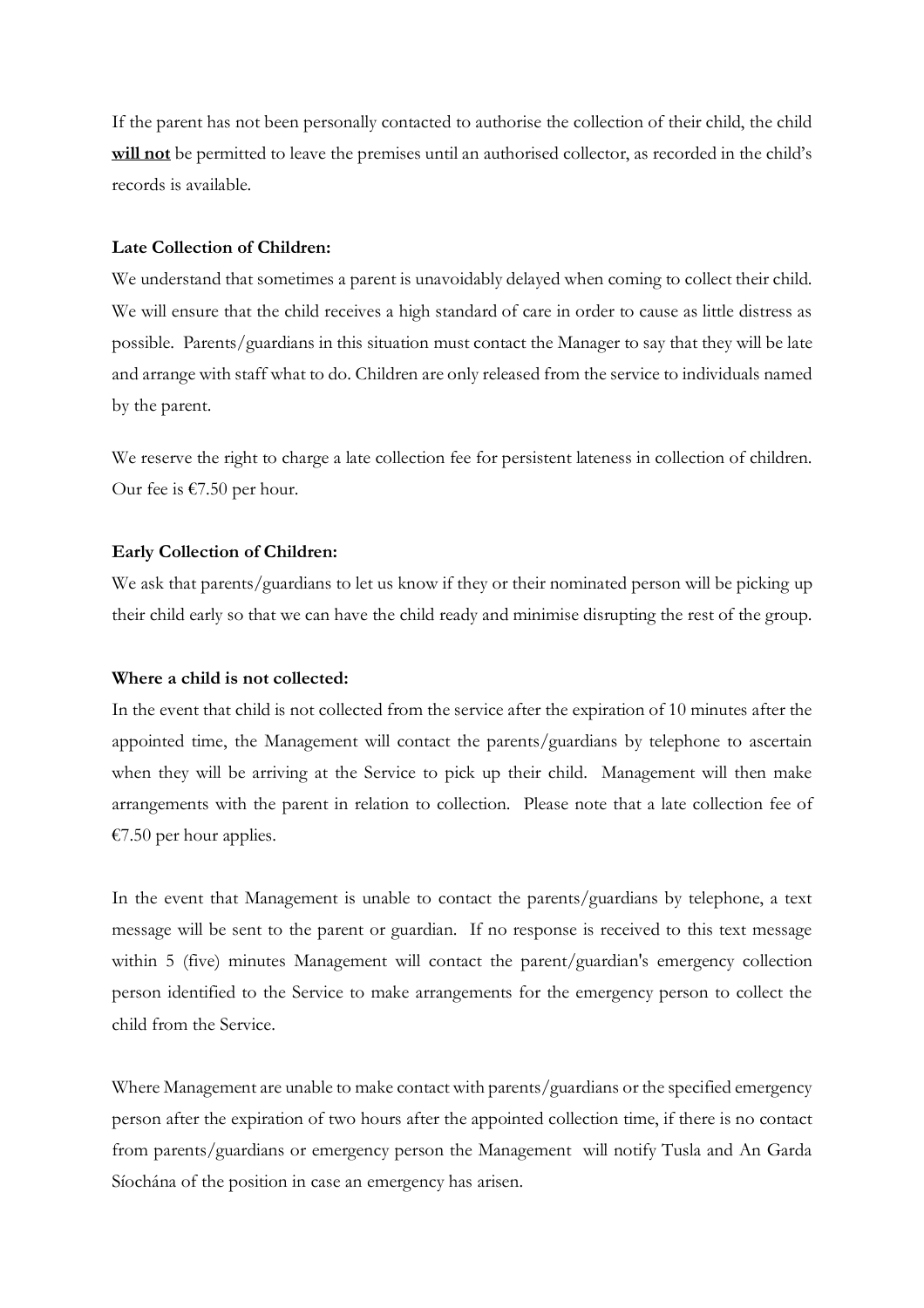# **Separated and Divorced Parents:**

Married parents are automatically joint guardians of their children. Neither separation nor divorce changes this.

- We cannot refuse either parent to collect their child unless a court order is in place. However, we reserve the right to seek clarification of identity when one parent has not had any contact with the service, or the contract has been with one parent only and a second parent makes unexpected contact. This is usually in circumstances where a separation is happening.
- We ask that parents give us information on any person that **does not** have legal access to the child.
- Where custody of a child is granted to one parent, we would ask parents to clarify the circumstances with us. This information will remain confidential and will only be made known to the relevant staff. If there are any legal documents i.e. custody order, barring order we would ask parents to provide us with a copy to keep on file.

## **Attempted collection by a parent who has been denied access in a court order:**

- A parent who has been denied access to a child through a court order will not be permitted on to the premises
- If the parent who has been denied access becomes threatening or violent and insists on removing the child from the service, this will be viewed as trespassing. The service will in this event contact the Local Garda.

By law, an unmarried mother is the automatic guardian of a child born outside of marriage. In some circumstances, unmarried fathers have automatic access. The service should be informed about access rights. Unmarried fathers will automatically become guardians of their children if they meet a cohabitation requirement. An unmarried father who cohabits for 12 months with the child's mother, including 3 months following a child's birth, will automatically become the child's guardian. This provision is not retrospective, so guardianship will only be acquired automatically where the parents live together for at least 12 months after 18 January 2016.

#### **If a parent/guardian or the nominated person arrives in an unfit state:**

Parents/guardians/nominated Persons should be in a fit state to collect their children. If a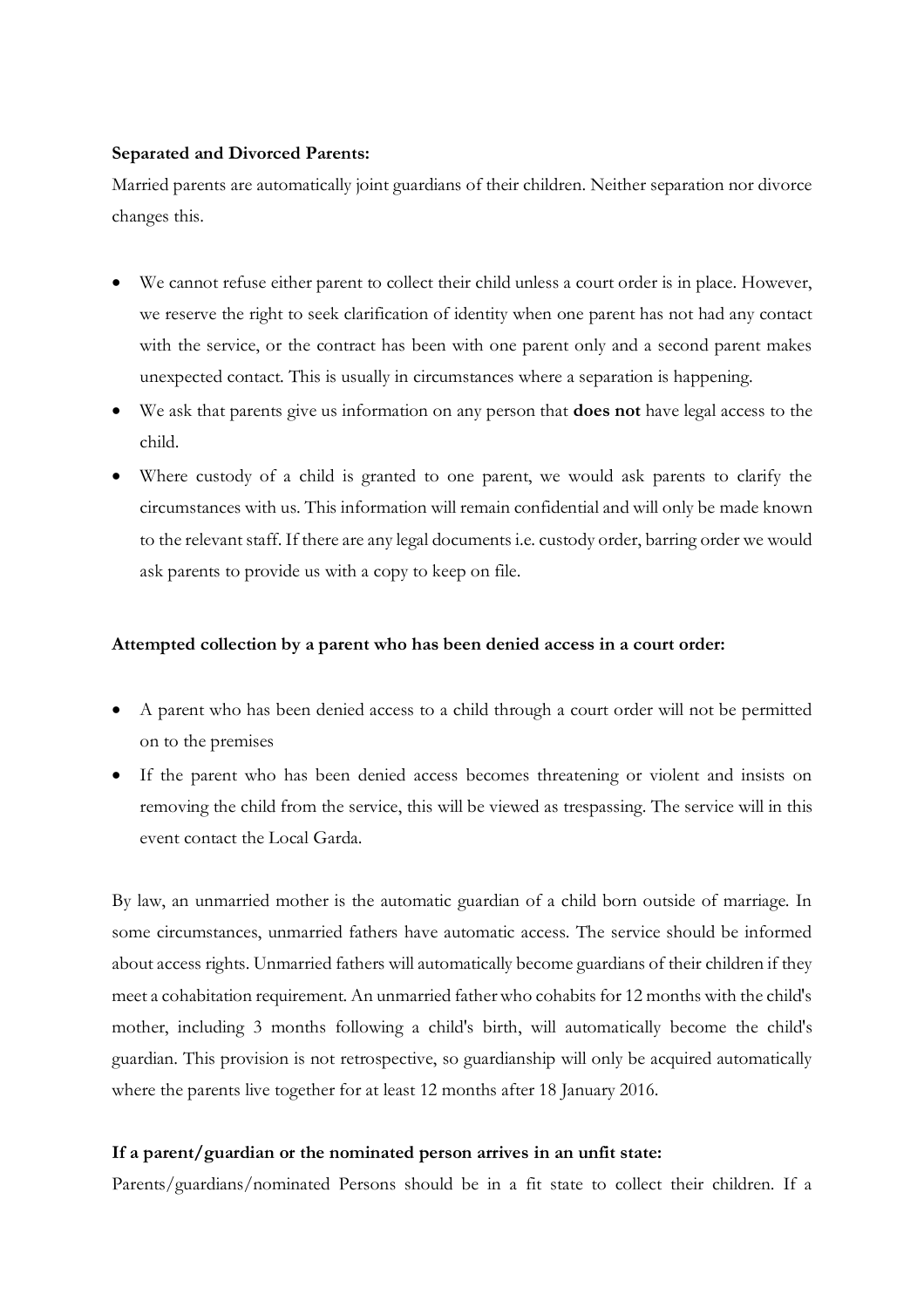parent/guardian/nominated person arrives in an 'unfit' state, for example under the influence of alcohol or drugs, the senior member of staff on duty will contact the other parent or nominated person as listed on the child's registration form (depending on authorisations and circumstances) or will contact the duty social worker or the Gardaí. The child's welfare and safety will always come first.

# **Informing the Service if a child is not attending.**

If a child has not attended school due to appointment, illness etc. the service should be informed no later than **no specific time**. This policy also applies to un-notified changes of collection times. This should also apply in any event whereby the child does not need to be collected from school. Failure to do so can waste valuable time and causes undue concern for staff collecting the child from their school.

- It is the responsibility of the parent to make the necessary arrangements to get the child/children to the service and to inform the person in charge in writing of these arrangements.
- It is also the parents' responsibility to comply with the Service's policy which prohibits children arriving unaccompanied to the Service.

**Note:** Records of all Collections are kept for two years from the time ceases attending the service.

avril Laughigh

**Signed:** 

**Date: Nov. 12th 2019**

**Name: Avril Lamplugh**

**Name of Person Approving Policy**